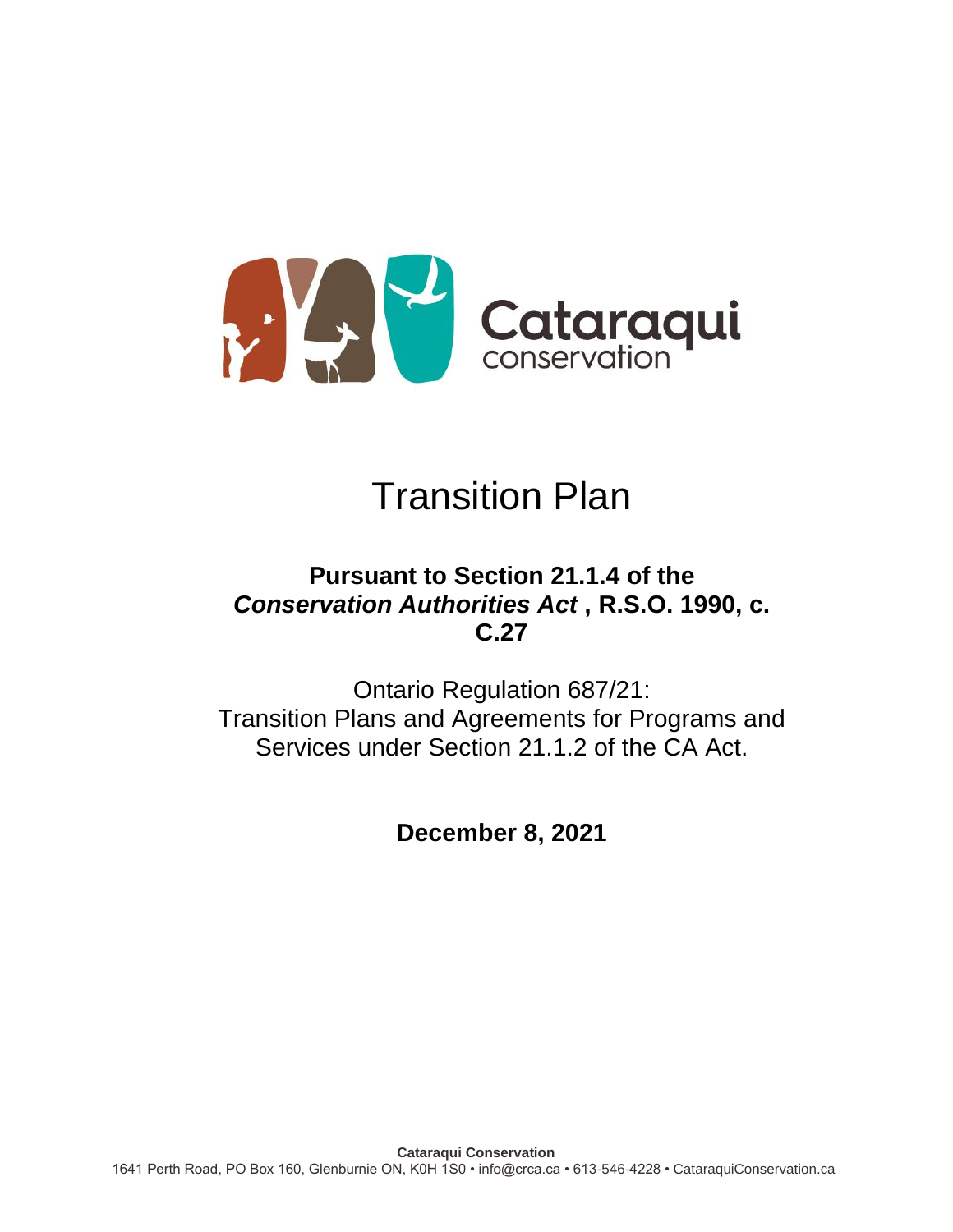Page 2 of 3 Transition Plan December 8, 2021



### **Introduction**

Ontario Regulation 687/21, Transition Plans and Agreements for Programs and Services under Section 21.1.2 of the *Conservation Authorities Act* (the Act), requires Conservation Authorities to develop and implement a Transition Plan to ensure compliance with subsection 21.1.4(1) of the Act.

The purpose of the Transition Plan is to outline Cataraqui Conservation's workplan for completing the necessary programs & services inventory and cost-apportioning agreements with watershed municipalities over the transition period (October 1, 2021 – January 1, 2024) to support nonmandated programs and services.

The Transition Plan is in effect for eleven (11) municipalities in whole or in part within Cataraqui Conservation's watershed. With regard to the Cataraqui Source Protection Area requirements under the *Clean Water Act*, the Township of Frontenac Islands is also included. Participating Counties within the watershed include Frontenac County, Lennox & Addington County, and United Counties of Leeds and Grenville. The Ministry of Environment, Conservation and Parks will also be circulated.

City of Brockville **Loyalist Township** Township of Elizabethtown-Kitley Town of Greater Napanee Township of Front of Yonge Township of Rideau Lakes Town of Gananoque Township of South Frontenac City of Kingston

Township of Athens Township of Leeds & the Thousand Islands

Below is a summary of the timeline and deliverables for Phase 1: Transition Plan & Inventory Development and Phase 2: Municipal Agreement Development.

| Requirement                               | <b>Action / Deliverable</b>         | <b>Deadline</b>   |  |
|-------------------------------------------|-------------------------------------|-------------------|--|
| <b>Transition Plan Development</b>        |                                     |                   |  |
| Summary of upcoming                       | E-mail update to all watershed      | November 4, 2021  |  |
| deliverables with municipalities          | municipalities                      |                   |  |
| Obtain Board approval of                  | Report IR-116-21 - Proposed         | December 8, 2021  |  |
| <b>Transition Plan</b>                    | <b>Transition Plan</b>              |                   |  |
| <b>Submit and Circulate Transition</b>    | Approved Transition Plan to MECP,   | December 31, 2021 |  |
| <b>Plan</b>                               | municipalities and online           |                   |  |
| Programs & Services Inventory Development |                                     |                   |  |
| Consult and collaborate with              | Bi-weekly calls and meetings as     | Ongoing           |  |
| neighbouring Conservation                 | necessary                           |                   |  |
| Authorities for consistency               |                                     |                   |  |
| Engage Board on scope of non-             | Staff report outlining options      | January 26, 2022  |  |
| mandatory programs and                    |                                     |                   |  |
| services & cost apportioning              |                                     |                   |  |
| agreements required                       |                                     |                   |  |
| Obtain Board approval of                  | Draft Programs & Services Inventory | February 23, 2022 |  |
| Programs & Services Inventory             |                                     |                   |  |
| Submit and Circulate Programs             | Approved Programs & Services        | February 28, 2022 |  |
| & Services Inventory                      | Inventory                           |                   |  |

### **Phase 1 Implementation – Transition Plan & Inventory Development**